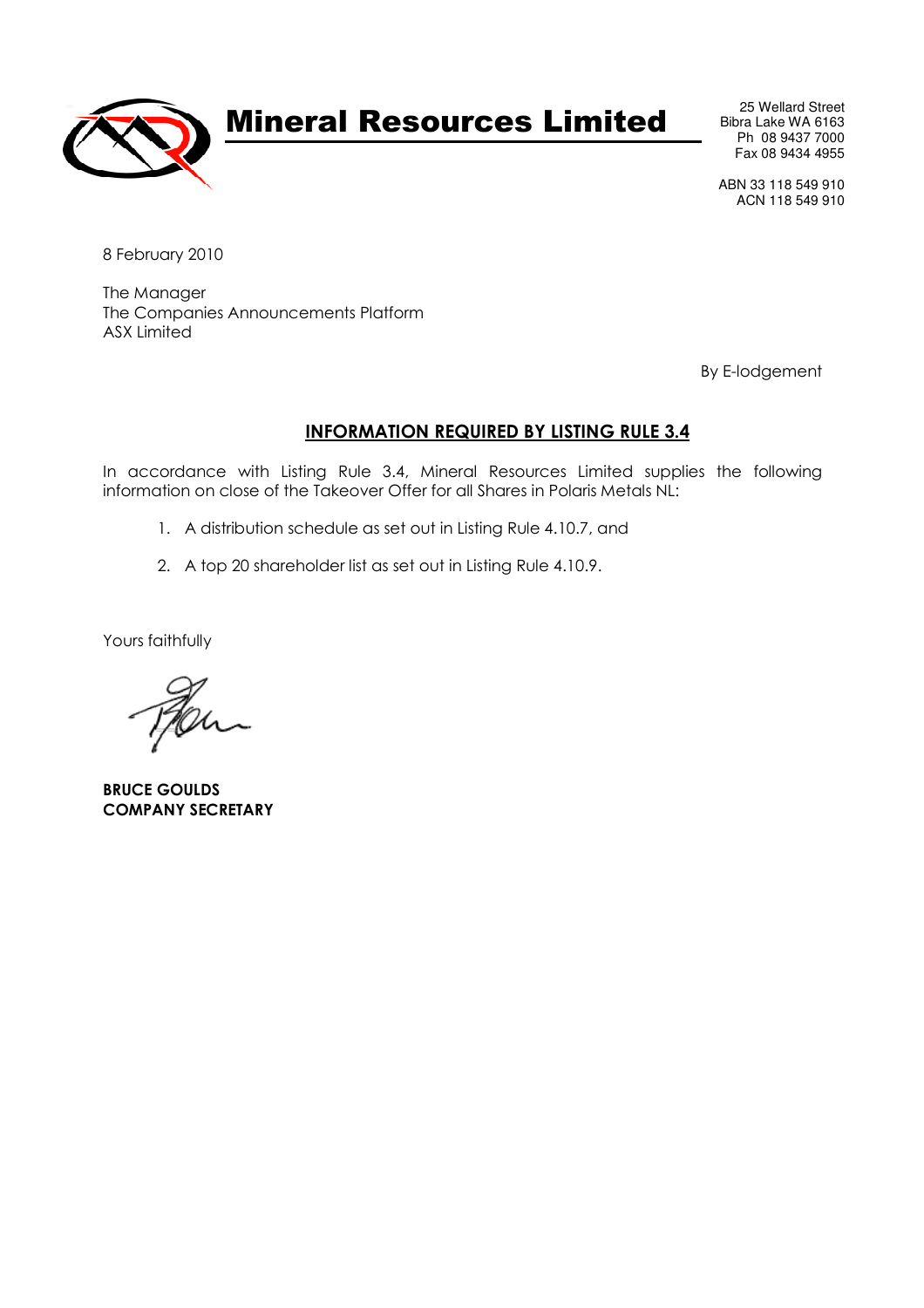# MINERAL RESOURCES LIMITED ORDINARY FULLY PAID SHARES (TOTAL) As of 05 Feb 2010

| <b>Range of Units</b><br><b>Composition: ORD</b> |                      |              |                     |  |
|--------------------------------------------------|----------------------|--------------|---------------------|--|
| Range                                            | <b>Total holders</b> | <b>Units</b> | % of Issued Capital |  |
| $1 - 1,000$                                      | 1,356                | 738,265      | 0.48                |  |
| $1,001 - 5,000$                                  | 1,665                | 4,357,360    | 2.81                |  |
| $5,001 - 10,000$                                 | 443                  | 3,308,007    | 2.13                |  |
| $10,001 - 100,000$                               | 352                  | 9,535,565    | 6.14                |  |
| 100,001 - 999,999,999                            | 66                   | 137,241,706  | 88.44               |  |
| <b>Total</b>                                     | 3,882                | 155,180,903  | 100.00              |  |